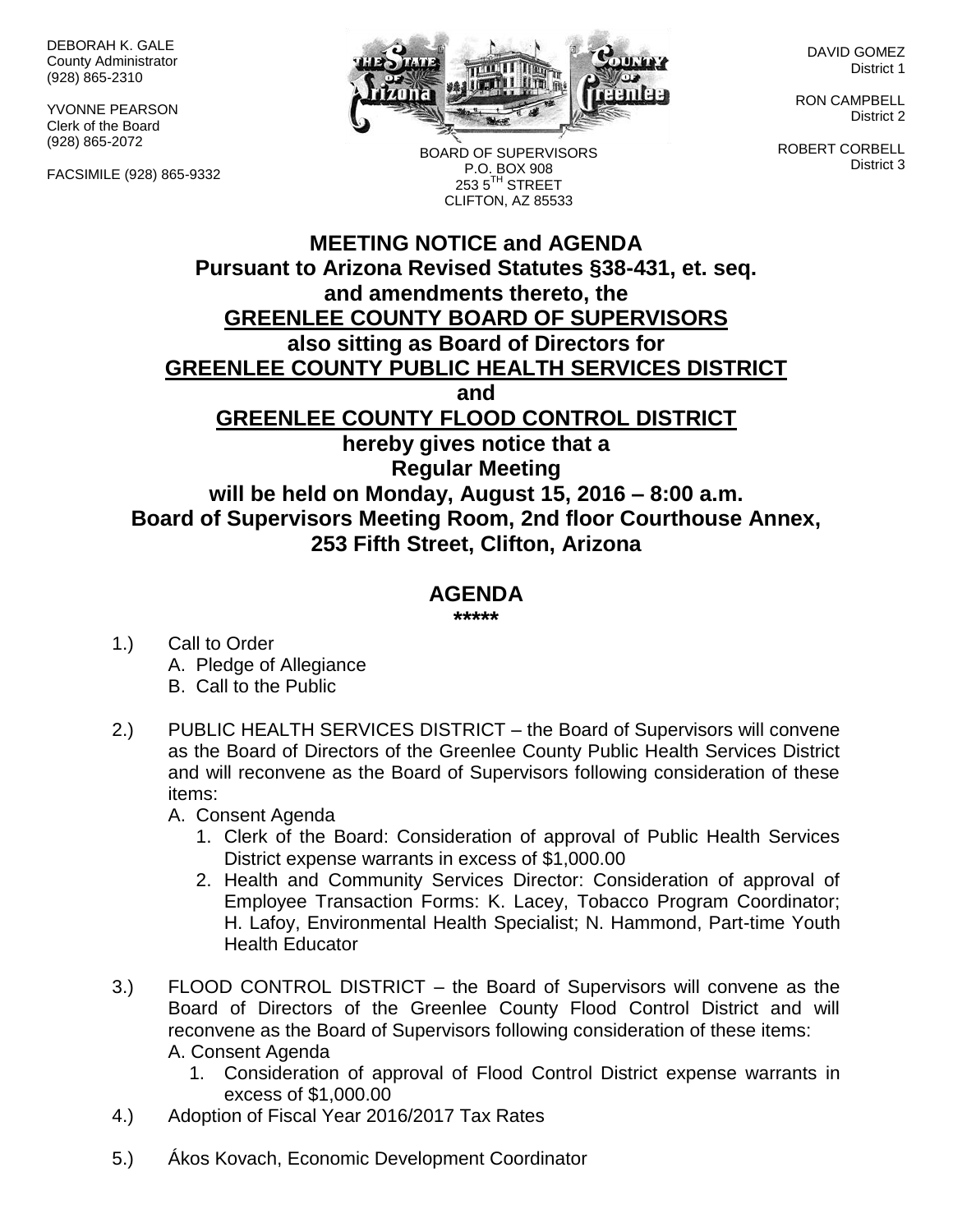- A. Economic Development Planning Update
- 6.) Philip Ronnerud, County Engineer/Planning Director
	- A. Consideration of approval of Master Agreement for Professional Airport Planning and Engineering Services with Morrison-Maierle, Inc.
	- B. Consideration of Greenlee County Airport Ground Lease Agreement between Greenlee County Board of Supervisors and Greenlee County Flood Control District for non-aviation revenue producing purposes
- 7.) Consideration of approval of the Blue Facility Lease Agreement
- 8.) Consideration of Rescinding Resolution 16-08-02 regarding regulation of open burning in unincorporated areas of Greenlee County
- 9.) Kay Gale, County Administrator
	- A. County and State budget and legislative issues
	- B. Calendar of Events
- 10.) Consent Agenda
	- A. Clerk of the Board: Consideration of approval of minutes to previous meeting: 07/05/16
	- B. Clerk of the Board: Consideration of approval of expense warrants in excess of \$1,000.00 – Voucher 1008; 1110; 1111
	- C. Chief Finance Officer: Consideration of approval of General Fund loans in the amount of \$561.57 to be reimbursed upon receipt of funds: Fund 146 - \$490.10; Fund 159 - \$71.47
	- D. Public Works Manager Roads: Consideration of approval of Employee Transaction Form: P. Murdock, Operations Tech II
	- E. Clerk of the Board: Consideration of approval of the Renewal Intergovernmental Agreement with Yavapai County for Restoration to Competency Services beginning July 1, 2016 ending June 30, 2016 with three additional one year renewal terms
- 11.) Supervisor Reports

Supervisor Robert Corbell

A. Rural Business Development Advisory Council Meeting

Supervisor David Gomez

- A. Feasibility Study Site Visit
- B. 2016 Rural Policy Forum Summit
- 12.) Executive Session to Receive Legal Advice: Pursuant to A.R.S. § 38-431.03, the Board will consult with the Greenlee County Attorney concerning the propriety of joining with other Arizona Counties in filing an amicus brief to the Arizona Supreme Court in support of the City of Phoenix in City of Phoenix v. Glenayre.